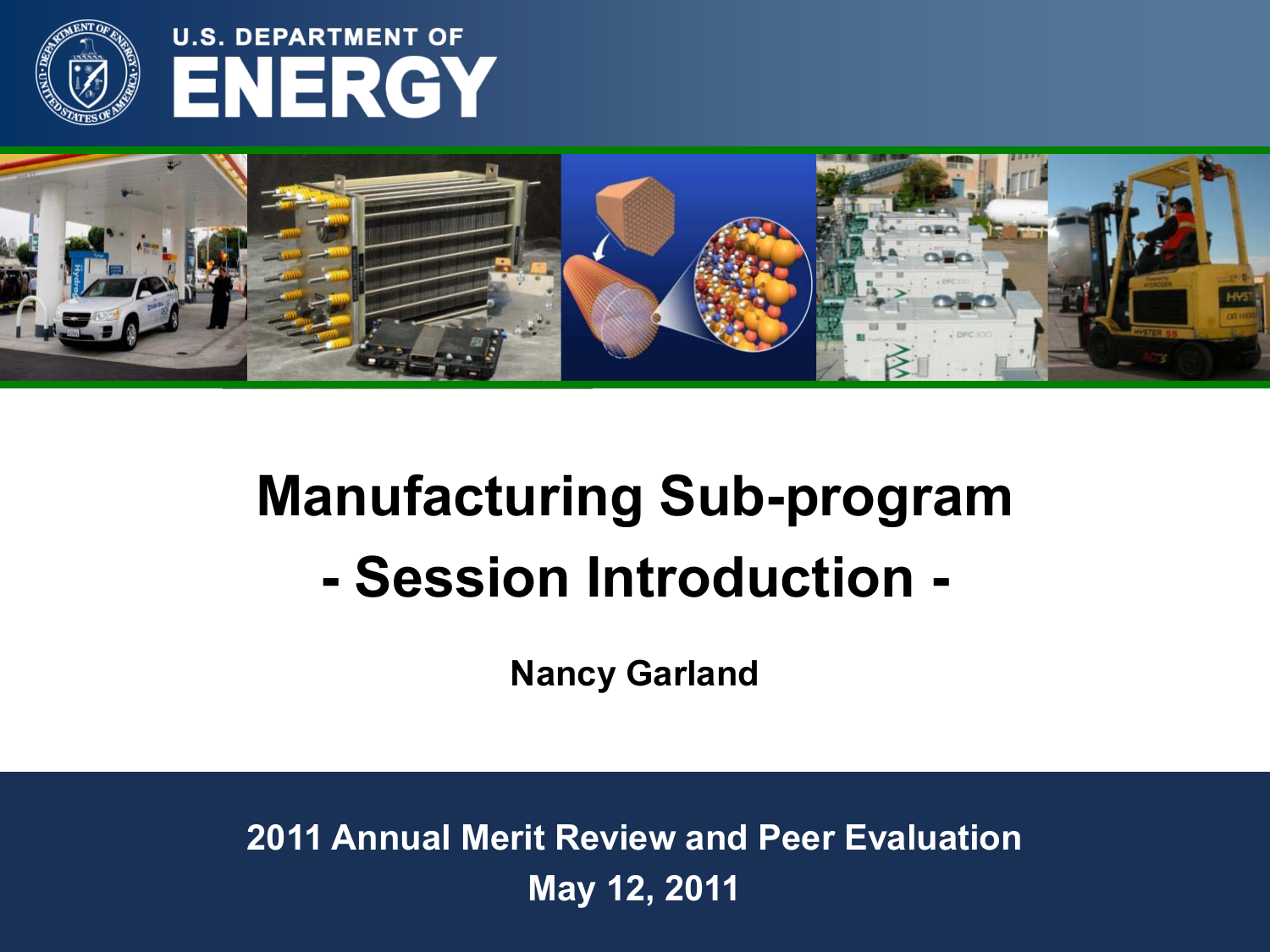

### • Goals

- Develop and demonstrate technologies and processes that will:
	- Reduce the cost of components and systems for fuel cells, storage, and hydrogen production
	- Grow the domestic supplier base
- **Objectives** 
	- Enable the reduction in cost of fuel cell stacks from \$1500/kW to \$15/kW by 2015
	- Enable the reduction in cost of forecourt compression from \$4/kg/hr to \$3/kg/hr by 2015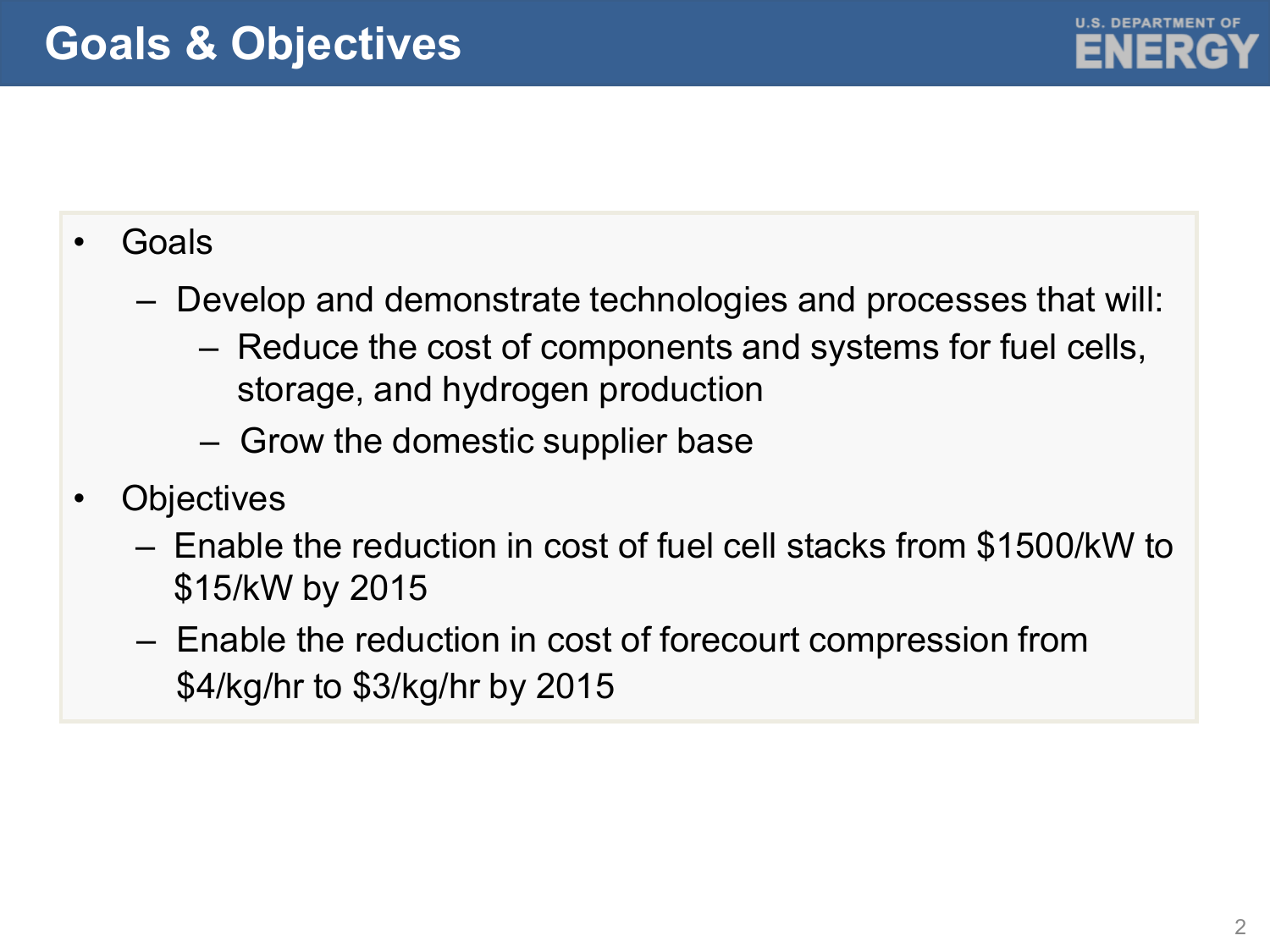## **Challenges**



**Move hydrogen and fuel cells from laboratory-scale production into high-volume, low-cost manufacturing**

#### Fuel Cells

Lack of: High-Volume Membrane Electrode Assembly (MEA), Bipolar Plate, and Balance-of-Plant Manufacturing Processes High-Speed Sealing Techniques Automated Stack Assembly

#### Storage

High Cost of Carbon Fiber Lack of Carbon Fiber Fabrication Techniques for Conformable Tanks

#### Hydrogen Production

Lack of: Automated Joining, Coating, Stamping, and Extrusion Processes Continuous Manufacturing and Modularization Processes



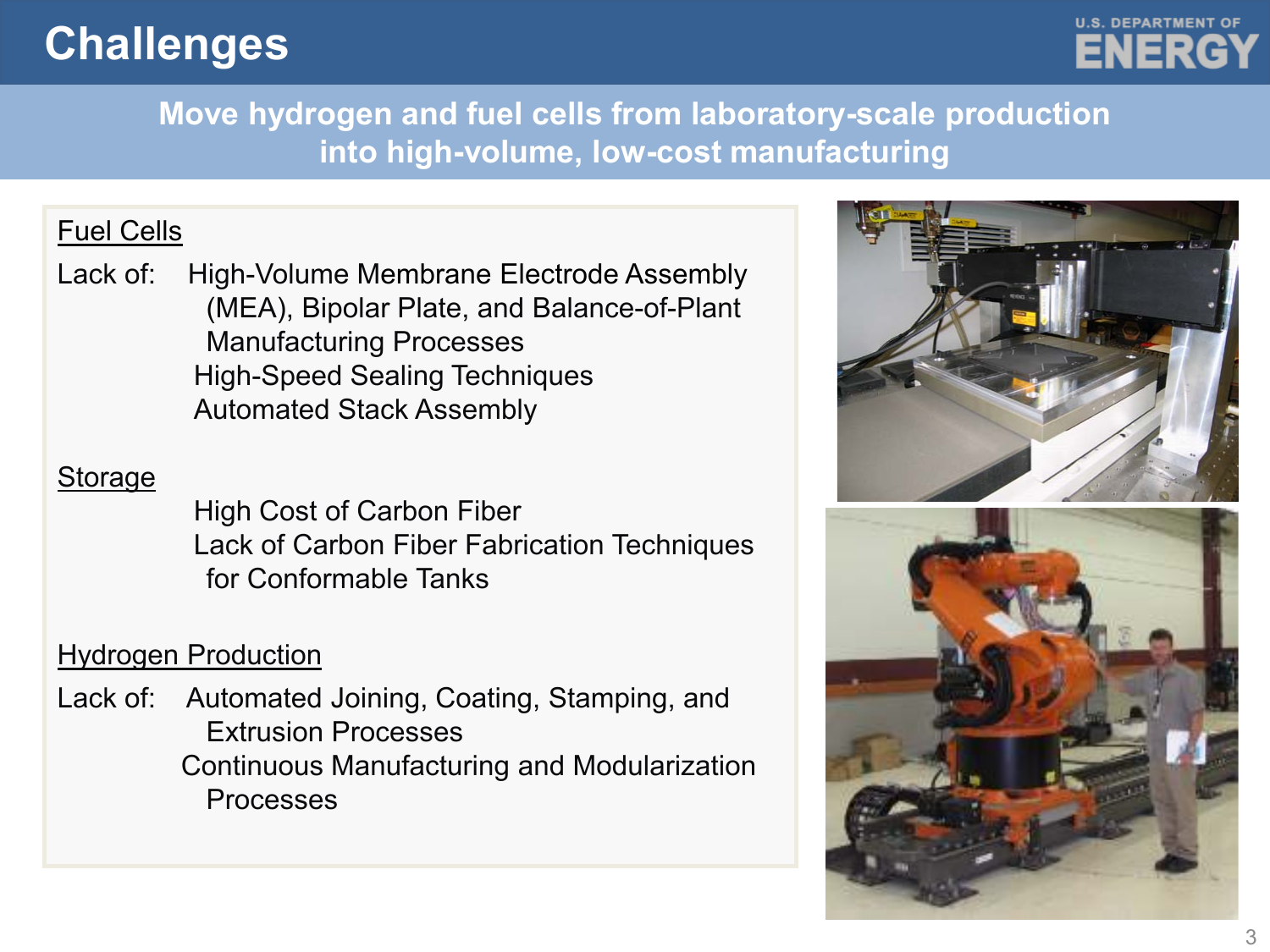### **Budget**



### FY 2010 Appropriation = \$5 M\*

#### FY 2012 Request = \$2 M



**\*FY11 appropriation to be determined.**

#### EMPHASIS

- $\triangleright$  Develop novel, robust, ultrasonic bonding processes for MEAs to reduce MEA-pressing cycle time
- $\triangleright$  Develop real-time, online measurement tools to reduce/eliminate ex situ characterization, sampling, and testing
- $\triangleright$  Develop and demonstrate innovative precision fiber placement and commercial filament winding for highpressure carbon composite tanks
- $\triangleright$  Conclude efforts on streamlining GDL fabrication techniques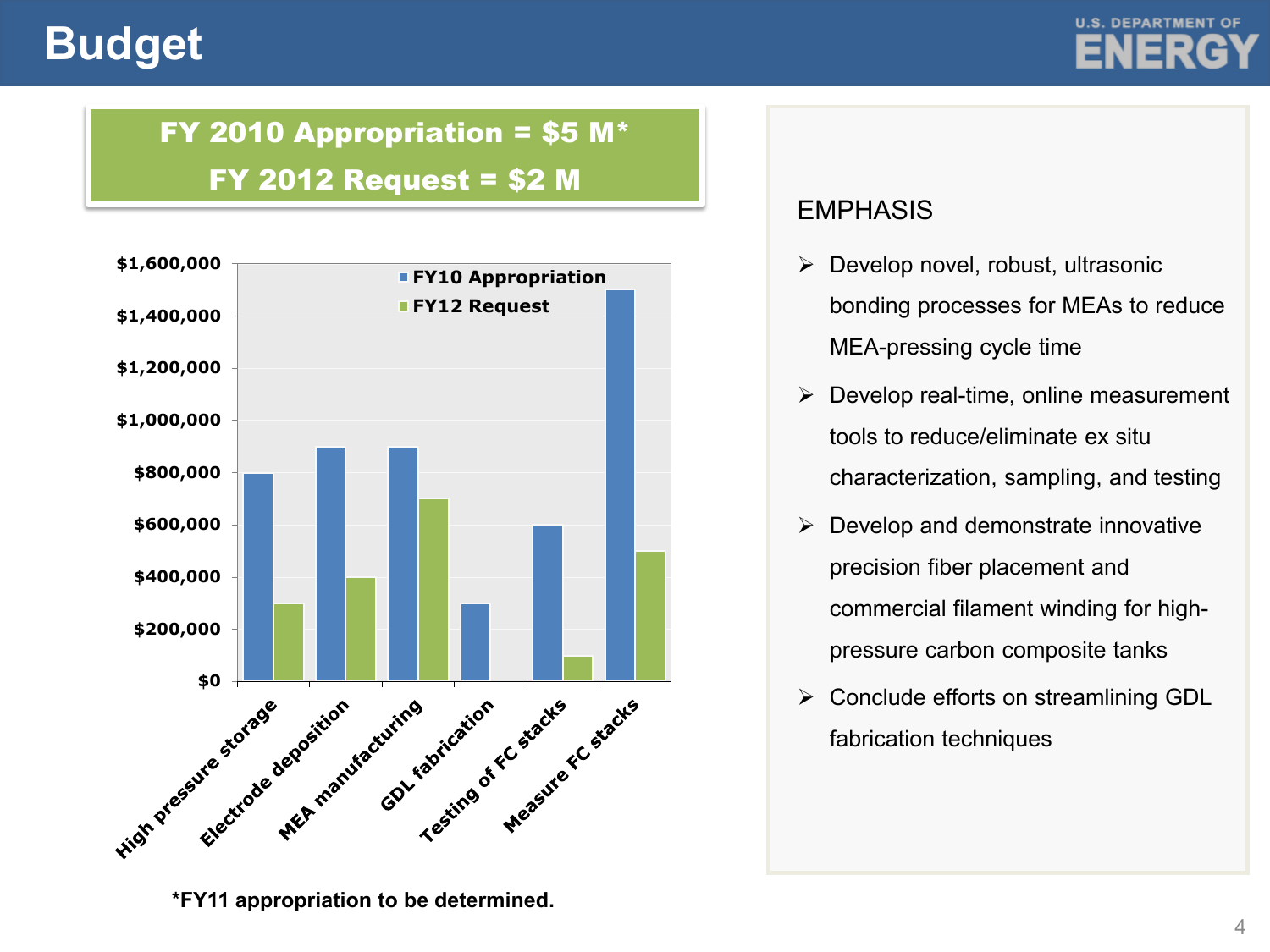## **Progress: GDL Fabrication Cost Reduction**

### **Reduced cost of GDLs by more than 50% and increased manufacturing capacity more than 4x since 2008**

#### **Project Approach:**

- **Reduce high material & manufacturing costs:** 
	- **Eliminate process steps, improve production** yields, reduce scrap and increase production efficiency

#### **Develop high-volume MEA (GDL) processes:**

**Process modifications introduced in this project** have increased production volumes nearly 4-fold

#### **Improve low levels of quality control and inflexible processes:**

- Introduce new quality control technologies such as mass flow meters to control MPL loadings, provide more uniform properties and reduce the amount of ex situ testing required
- $\triangleright$  Add an in-line visual inspection station as a final quality tool to improve processing efficiency and accuracy



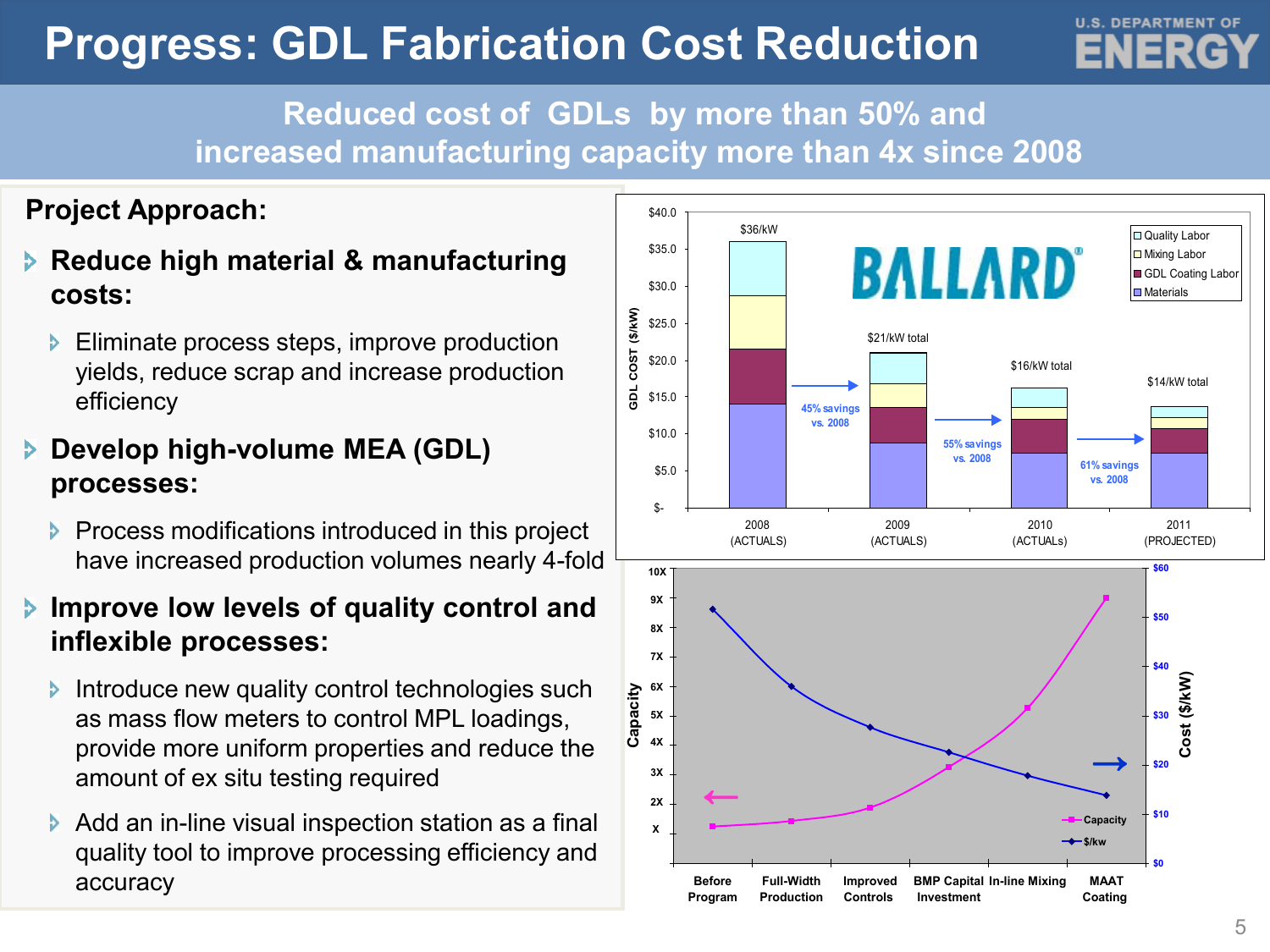## **Progress: Low-cost, durable MEAs**



### **Increased performance by 200 mA/cm2 at 0.4 V by improving the membrane/anode interface through direct coating**



#### **Reduce MEA & Stack Costs**

- Eliminate intermediate backer materials
- Reduce number & cost of coating passes
- Minimize use of solvents
- Reduce conditioning time & cost **Enabling Technologies:**
- Direct coating: Use coating to form at least one membrane–electrode interface
- Gore's advanced ePTFE membrane reinforcement & advanced PFSA ionomers enable durable, high- performance MEAs
- Model mechanical stress and heat / water management to accelerate low-cost MEA optimization
- Advanced fuel cell testing & diagnostics

#### **Explore new 3-Layer MEA Process**

- Investigate equipment configuration for MEA production
- Investigate raw material formulations
- Map process windows for each layer of the MEA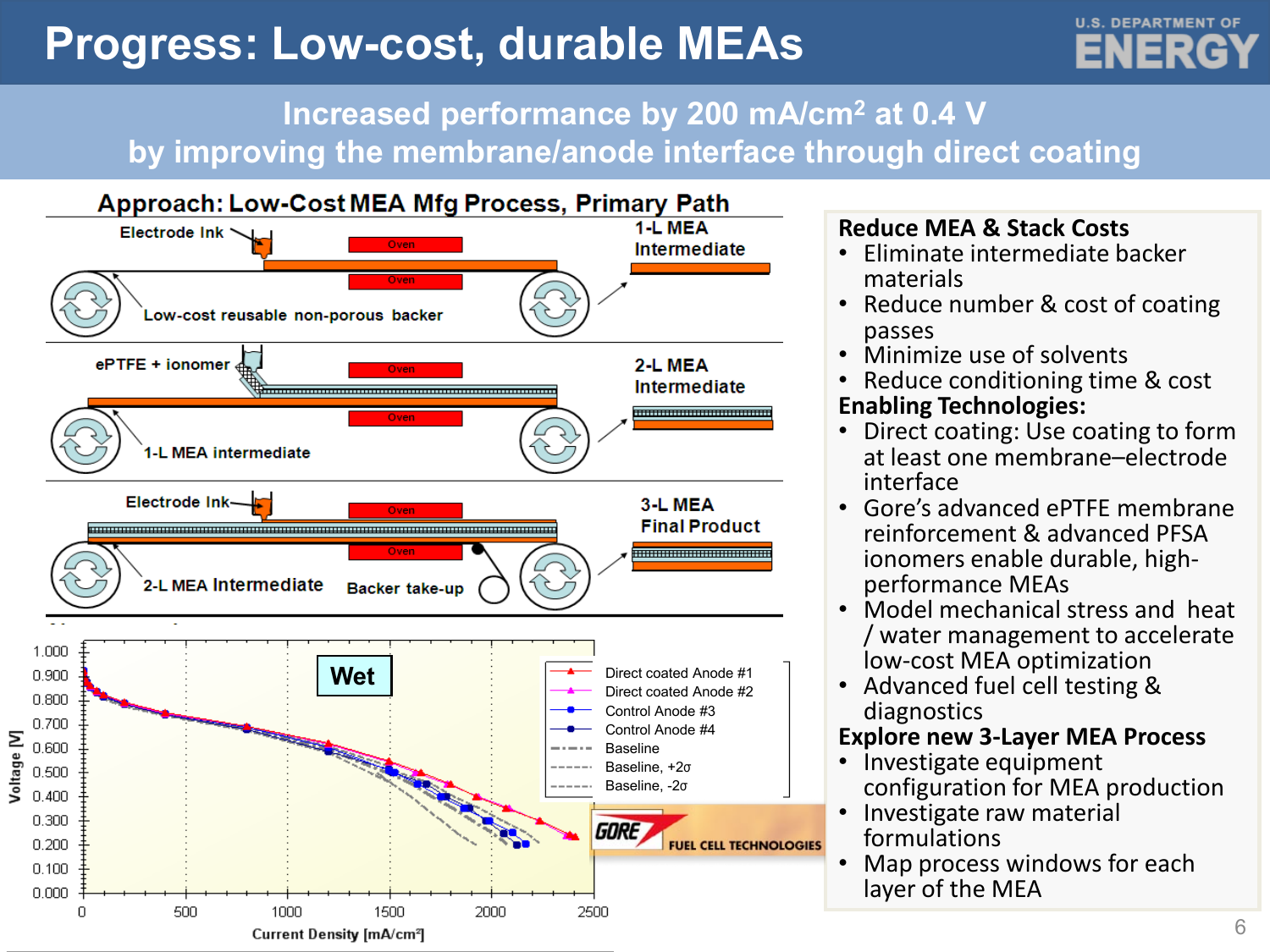### **Progress: Developing diagnostics for MEA manufacture**



### **Achieved areal image of catalyst layer uniformity, technique can be scaled up for in-line testing**

#### **Project Approach:**

**Evaluate and develop in-line diagnostics for MEA component quality control, and validate in-line**

**Investigate the effects of manufacturing defects on MEA performance and durability to understand the accuracy requirements for diagnostics**

**Integrate modeling to support diagnostic development and implementation**



#### **Example:**

- **DC excitation of catalystcoated membrane causes thermal response**
- **Defects change catalyst layer resistance, thus altering the thermal response**
- **IR camera provides rapid, quantifiable 2D data**



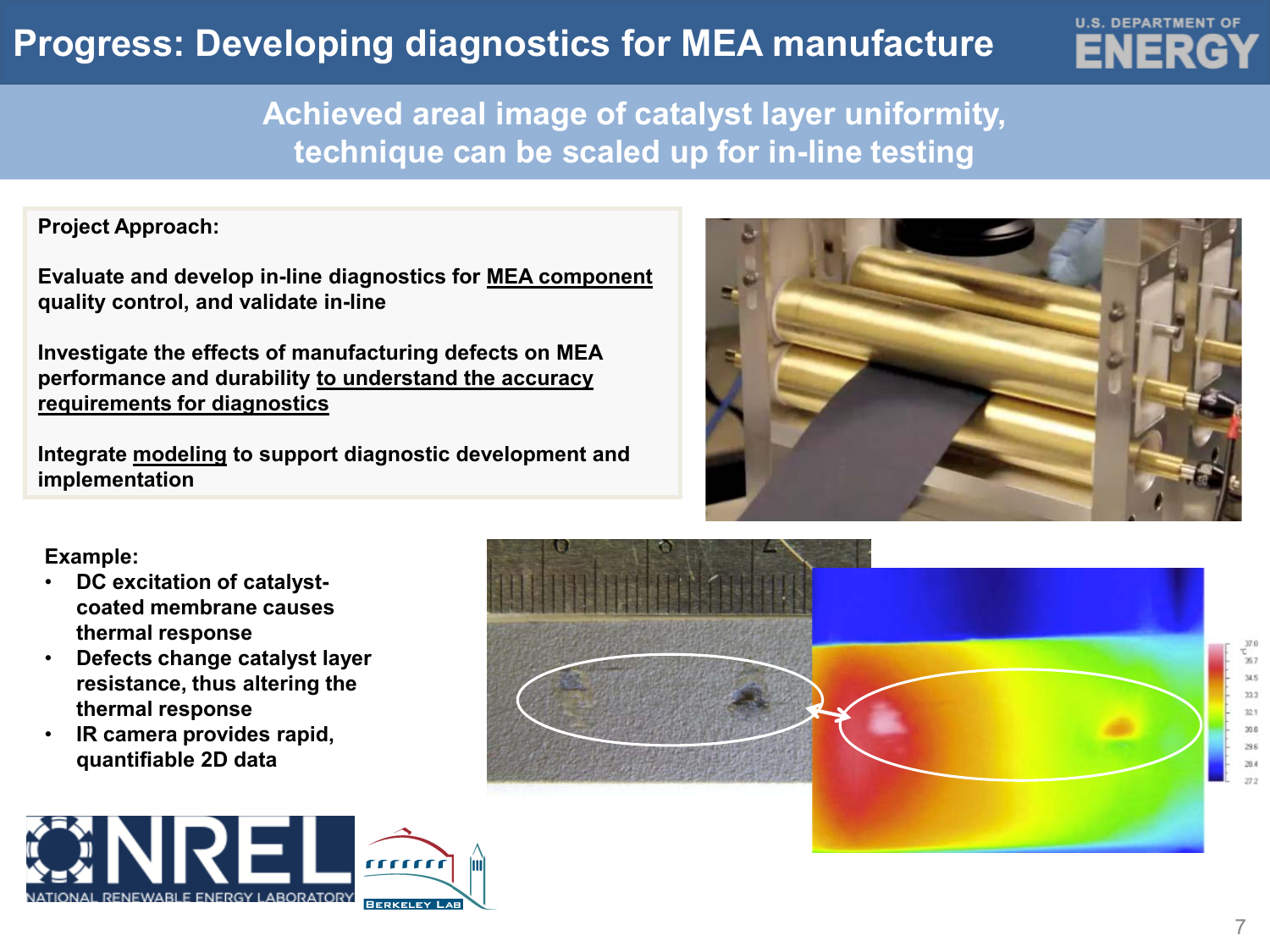



### **Major Milestones and Workshops**

Go / No-Go decision point for Modular, High-Volume Fuel Cell Leak-Test Suite and Process: 6/30/2011 Achieve 5 pph capacity, 50 pph throughput design

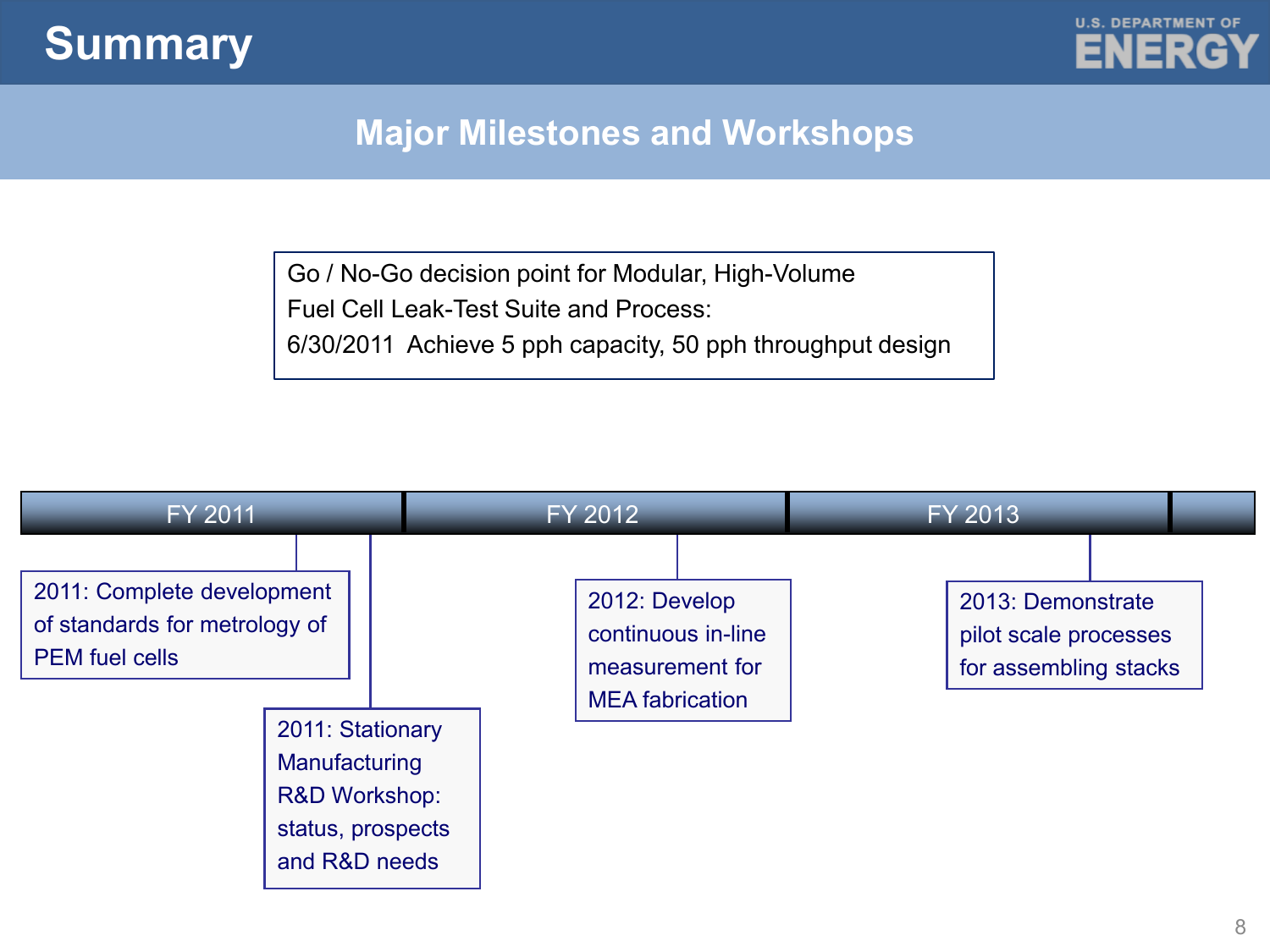

- This is a review, not a conference.
- Presentations will begin precisely at the scheduled times.
- Talks will be 20 minutes and Q&A 10 minutes.
- Reviewers have priority for questions over the general audience.
- Reviewers should be seated in front of the room for convenient access by the microphone attendants during the Q&A.
- Please turn off all cell phones, BlackBerries, etc.
- Photography and audio and video recording are not permitted.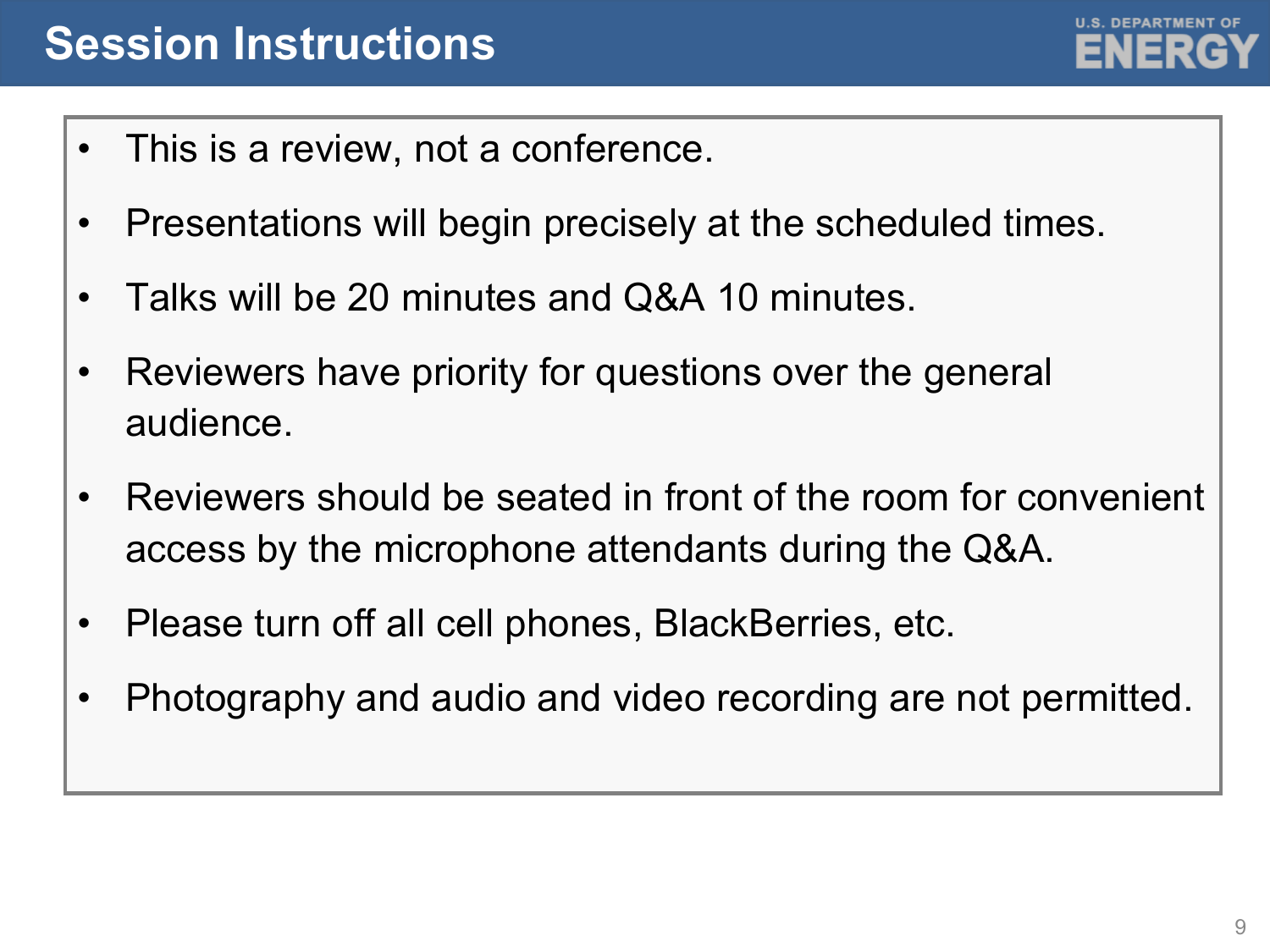

- Deadline for submitting final review form is May 20th at 5:00 PM EDT.
- ORISE personnel are available on-site for assistance. A reviewer-ready room is set up in *The Boardroom* (next to Salon A) and it will be open Tuesday – Thursday from 7:30 AM to 6:00 PM and Friday 7:30 AM to 2:00 PM.
- Reviewers are invited to a brief feedback session at 12:30 PM today, in this room.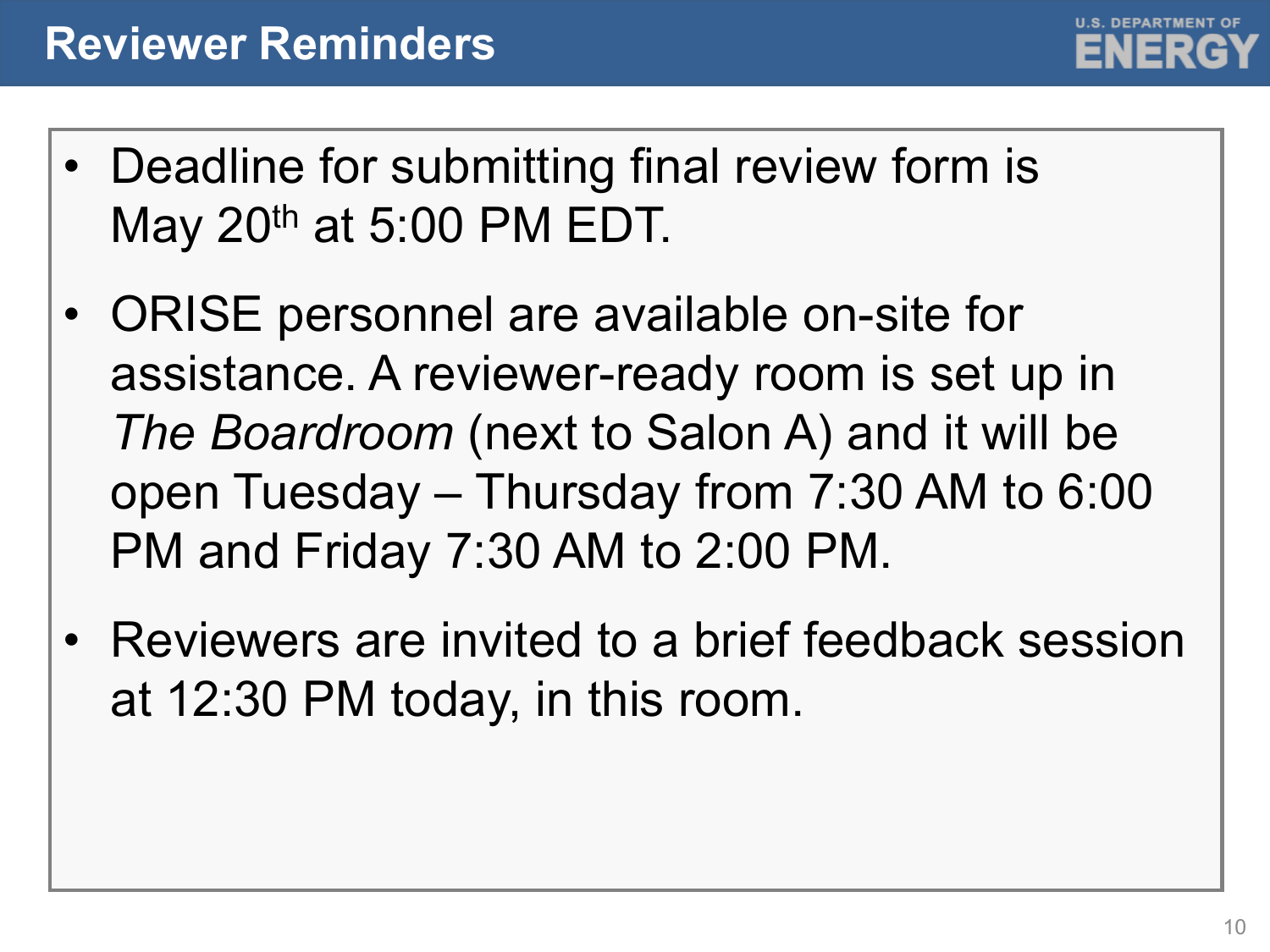

#### Manufacturing

DOE Headquarters Nancy L. Garland Acting Manufacturing Team Leader 202-586-5673 [Nancy.Garland@ee.doe.gov](mailto:nancy.garland@ee.doe.gov)

> Pete Devlin [Peter.Devlin@ee.doe.gov](mailto:Pete.devlin@ee.doe.gov) 202-586-4905

> > Golden Field Office :

Jesse Adams

Technical Support:

Cassidy Houchins (SRA)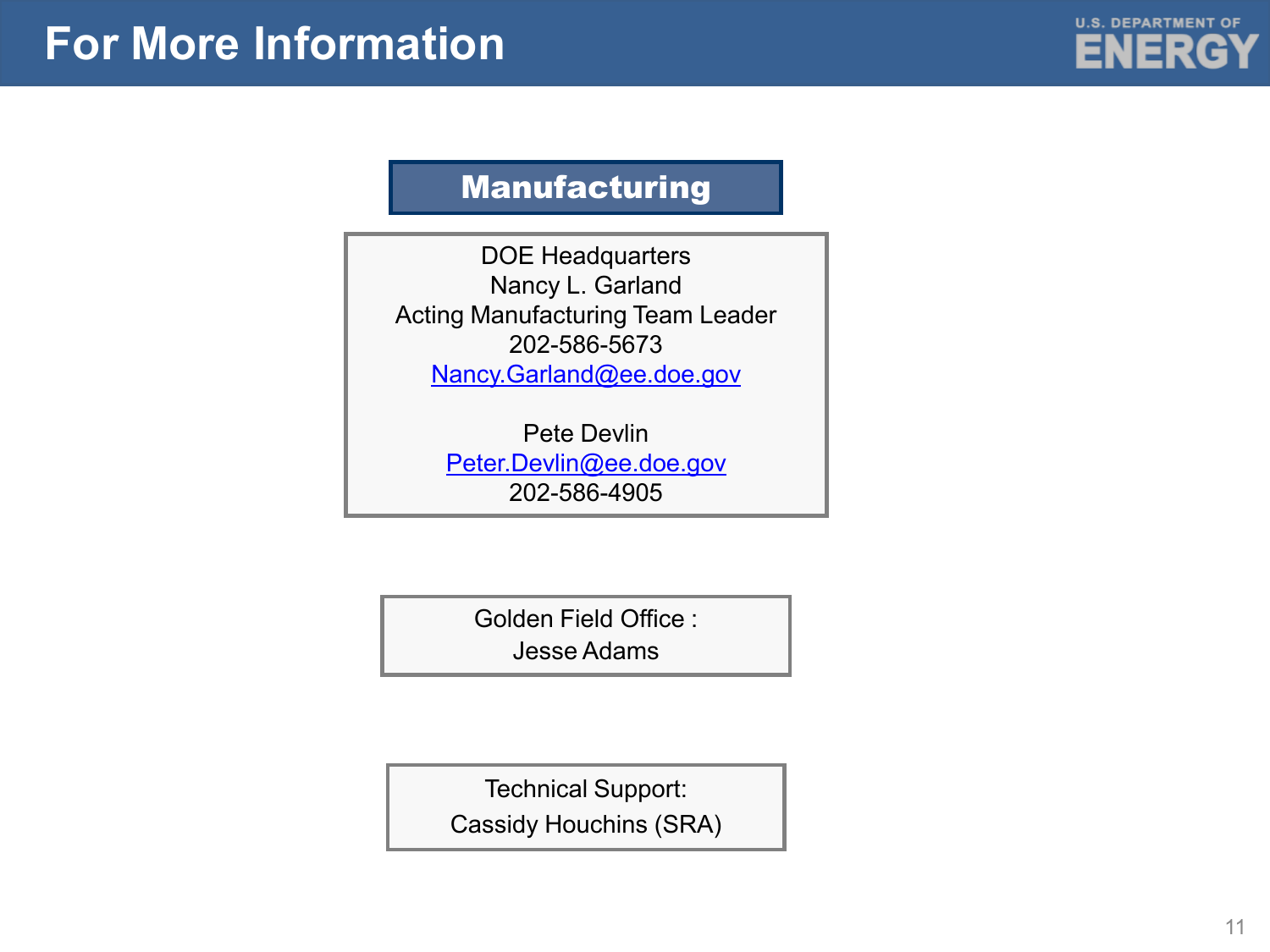## **EERE Postdoctoral Fellowship Program**

- Fuel Cell Technologies Program Opportunities Available
	- Conduct applied research at universities, National Laboratories, or other research facilities
	- Up to five positions are available in the areas of hydrogen production, hydrogen delivery, hydrogen storage, and fuel cells
		- □ Applications are due June 30, 2011
		- Winners will be announced mid-August
		- □ Fellowships begin in mid-November 2011

**www.eere.energy.gov/education/postdo ctoral\_fellowships/**